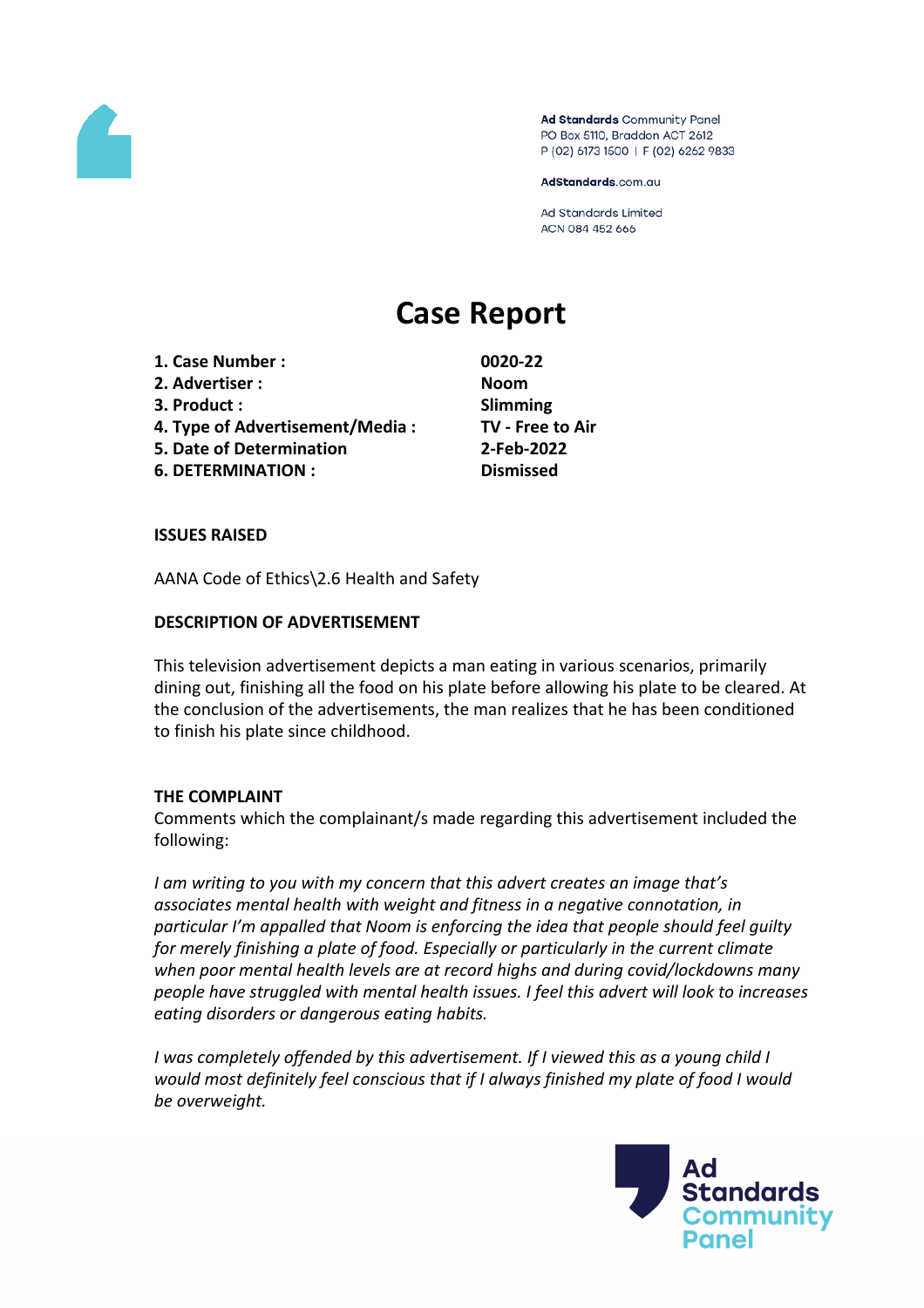

*I object and am offended by the advertisement due to the nature of the advertisement. There are many people who are battling eating disorders and do not need to see anything affirming their disordered ideas surrounding eating, body image and weight loss. Content such as this has the potential to cause people with eating disorders to spiral. I particularly find the use of Eating Disorder psychology and psychological terms to be predatory in the use of their ads and purposely target ill people.*

*These ads promote eating disorders under the guise of 'health'. They are damaging to young people and old alike. As somebody in active eating disorder recovery - I find these ads triggering.*

## **THE ADVERTISER'S RESPONSE**

Comments which the advertiser made in response to the complainant/s regarding this advertisement include the following:

*I write in response to the letter dated January 14, 2022, received by me on January 27, 2022, concerning four (4) complaints related to broadcast advertisements created by Noom, Inc. ("Noom") airing between December 27, 2021 and January 10, 2022 (the "Advertisements"). As described more fully below, the Advertisements do not depict material contrary to the AANA Code of Ethics.*

*Based on the description of the Advertisements provided in the January 14 letter, the Advertisements at issue depict a man eating in various scenarios, primarily dining out, finishing all the food on his plate before allowing his plate to be cleared. At the conclusion of the Advertisements, the man realizes, with the help of Noom, that he has been conditioned to "finish his plate."*

*The Advertisements do not depict material contrary to the AANA Code of Ethics Section 2.6 specifically identified by the January 14th letter (or any other sections of the AANA Code of Ethics, all of which Noom submits are irrelevant to the complaints received).*

*Section 2.6 states "Advertising shall not depict material contrary to Prevailing Community Standards on health and safety" and requires advertising "not depict content that would encourage or condone unhealthy or unsafe behavior having regard to Prevailing Community Standards." See AANA Code of Ethics Section 2.6; AANA Code of Ethics Practice Note dated February 2021. Section 2.6 is primarily concerned with depictions of an "unrealistic ideal body image" defined as portraying body shapes or features that are unrealistic or unattainable through healthy practices [or] where models are depicted in a way that: promotes unhealthy practices[,] presents an unrealistic body image as aspirational; or is reasonably likely to cause pressure to conform to a body shape that is unrealistic or unattainable through healthy practices (such as diet or physical activities); unless such depictions are justifiable in the context*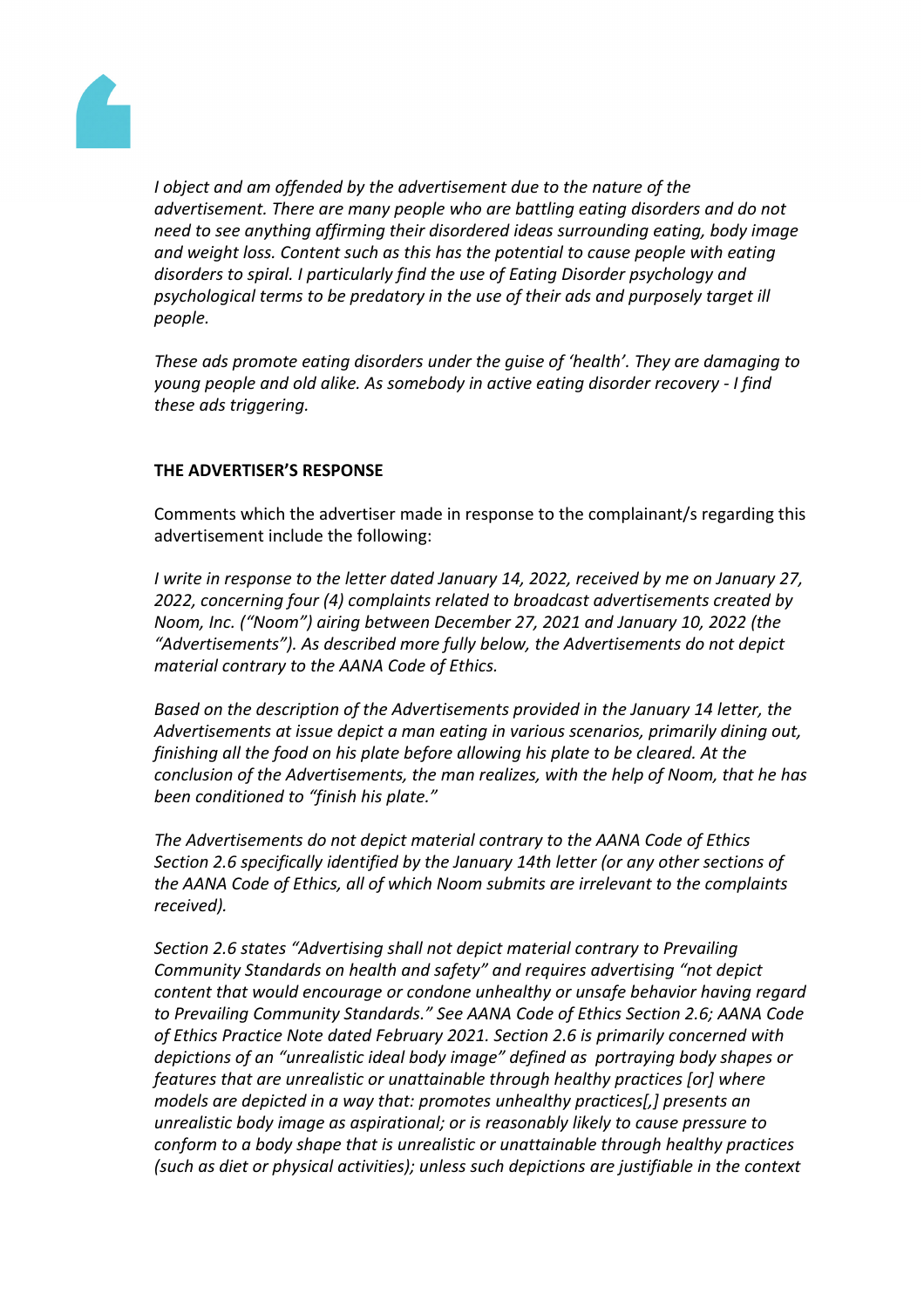

*of the product or service advertised." AANA Code of Ethics Practice Note dated February 2021.*

*To the extent that Section 2.1 could be considered to be at issue, it prohibits the portrayal of "people or depict[ion of] material in a way which discriminates against or vilifies a person or section of the community on account of race, ethnicity, nationality, gender, age, sexual orientation, religion, disability, mental illness or political belief." AANA Code of Ethics Section 2.1. Section 2.1 defines discrimination to mean "unfair or less favourable treatment" and vilification to mean "humiliates, intimidates, incites hatred, contempt or ridicule." See AANA Code of Ethics Practice Note dated February 2021.*

*The Advertisements depict none of these scenarios. Noom Weight, the service being advertised, is a weight management program centered around psychology and building healthy habits for the long term. The Advertisements do not depict unrealistic or unattainable body shapes and/or features and do not suggest conformance to unrealistic body image. Further, the Advertisements do not depict, discriminate, or vilify any person or class of persons, including those with mental illness. The Advertisements, like Noom Weight itself, focus on providing a science-backed, sustainable, holistic solution to understanding the why behind an individual's behaviors and help them achieve various health goals, including but not limited to, weight loss.*

*To address a concern articulated in the complaints related to eating disorders, Noom takes eating disorders very seriously, and actively works to avoid causing harm to or triggering someone who has experienced a harmful relationship with food in the past. We do not allow those with diagnosed eating disorders to sign up for Noom Weight, and a team of coaches with specialized clinical experience monitors and responds to cases of users who may be struggling after entering the program, directing them away from Noom and towards appropriate care.*

*Please let us know if any additional information can be provided to help the Community Panel in reaching its decision.*

# **THE DETERMINATION**

The Ad Standards Community Panel (Panel) considered whether the advertisement breaches Section 2 of the AANA Code of Ethics (the Code).

The Panel noted the complainants' concerns that:

- The advertisement enforces the idea that people should feel guilty for finishing their plate
- The advertisement could be dangerous for young viewers by suggesting that they will be overweight if they finish their plate, possibly leading to eating disorders
- The advertisement promotes eating disorders
- The use of eating disorder psychology and psychological terms is predatory.